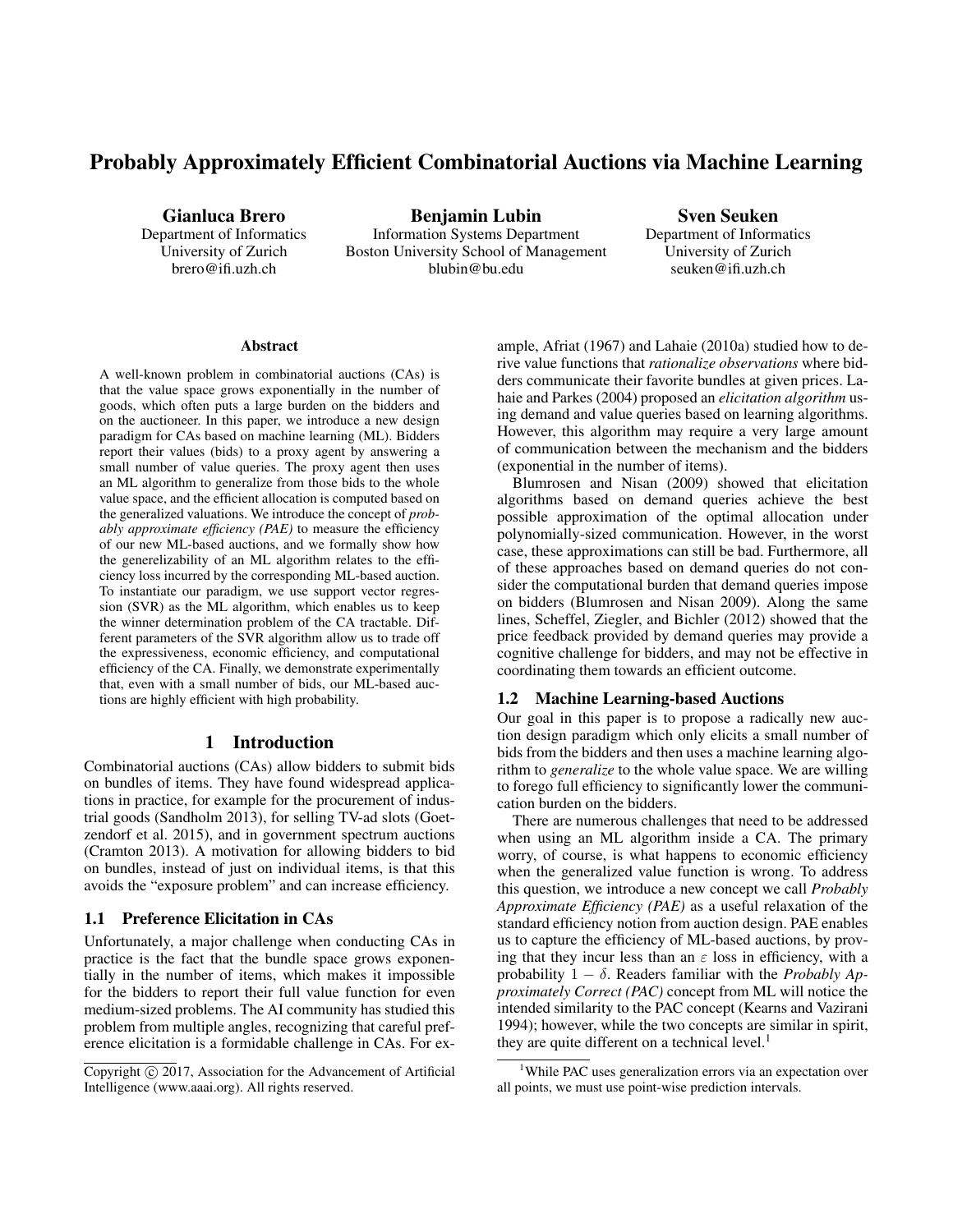To instantiate our new paradigm, we use *support vector regression (SVR)* algorithms using carefully chosen kernels, as this gives us various desirable properties and good results in terms of efficiency: we show experimentally that our ML-based CAs are highly efficient with high probability. To minimize the efficiency loss as much as possible in practice, we propose an *iterative version* of our auction design, where the auction queries the bidders for their value of the allocated bundle. This allows the auction to correct the generalized valuation in the parts of the value space that is likely to be most relevant for determining the efficient allocation. Note that prior work has already considered kernels in research on combinatorial markets, e.g., for computing sufficiently expressive clearing prices (Lahaie 2009; 2010b; 2011; Abernethy, Lahaie, and Telgarsky 2016).

A second worry is the *expressiveness* of the auction, i.e., the question of whether bidders are able to express their values when their interaction with the auction is mediated by an ML algorithm. Indeed, not all choices of ML algorithms will allow the bidders to express their full value function. We study the expressiveness properties of different choices of kernels, and show that (for suitably chosen parameters), polynomial kernels are expressive for a restricted value space, while exponential and Gaussian kernels are fully expressive (for all value functions).

A third worry in the design of CAs is the complexity of the winner determination problem. If the bidders' value functions are communicated to the auction center via an ML algorithm, it is unclear how the WD problem should be solved. For some choices of an ML algorithm, the WD problem would become non-linear, which would prohibit an efficient solving of the problem. In this paper, we also provide a succinct integer programming (IP) formulation for the WD problem that arises from using SVR with the three types of kernels we employ. This enables us to solve reasonably-sized auction instances using standard optimization software.

#### 2 Preliminaries

In a combinatorial auction  $(CA)$ , there is a set M of m distinct, indivisible items, and a set  $N$  of  $n$  bidders. We let  $s_i \in \{0,1\}^m$  denote a particular bundle under consideration by bidder i, with  $s_{ij} = 1$  iff the bundle contains item j. Given a bundle  $s_i$  for every bidder, we let  $s = (s_1, ..., s_n)$ denote the vector of those bundles.<sup>2</sup> Each bidder  $i$  has a *value function*  $v_i$  which, for every bundle  $s_i$ , defines i's value  $v_i(s_i) \in \mathbb{R}_{\geq 0}$ . Given a value function  $v_i$  for each bidder, we let  $v = (v_1, ..., v_i, ..., v_n)$  denote the corresponding valuation profile.

The CA asks bidders for value reports on different bundles. Bidders may make non-truthful value reports. However, in this paper we do not study the incentive properties of the CA, and thus we do not distinguish between true and reported values.

We use  $a = (a_1, ..., a_n)$  to denote an *allocation*, with  $a_i$ being the bundle that i gets allocated. An allocation a is *feasible* if  $\forall j : \sum_i a_{ij} \leq 1$ . We let A denote the set of fea-



Figure 1: Schematic view of the ML-based Mechanism.

sible allocations. Given a feasible allocation  $a \in A$ , we let  $V(a) = \sum_i v_i(a_i)$  denote the *social welfare* of a.

The winner determination problem (determining the welfare-maximizing allocation) is an NP-hard combinatorial optimization problem. We denote the solution to this as  $a_v^* \in \arg \max_{a \in \mathbb{A}} V(a).$ 

The CA *mechanism* defines how the *allocation* is determined, and it specifies a *payment rule*, which defines how bidders' *payments* are determined. In this paper, we describe machine learning-based mechanisms that are agnostic to the specific payment rule used.

### 3 Machine Learning-Based Mechanisms

The main idea of our machine learning-based auction mechanism is that instead of eliciting the bidders' full value functions, the mechanism aims to only elicit a small number of bids (i.e., value reports for bundles) from each bidder. It then uses a machine learning (ML) algorithm to generalize from those bids to the bidders' full value functions.

#### 3.1 Proxy Agents

To conceptualize the interaction of the bidders with the MLbased mechanism, we assume that each bidder is equipped with a *proxy agent*: each bidder i makes value reports to its proxy agent, and the proxy agent interacts with the mechanism center. We assume that the proxy agents are hosted and operated by the mechanism itself, i.e., this is only a *conceptual tool* and not meant to lead to any separation of agency, or an improvement in terms of privacy or security. See Figure 1 for a high-level depiction of our auction framework.

#### 3.2 Queries and Bidding Language

There are two common preference elicitation queries the proxy could use to interact with the bidder:

- *Value Query:* The proxy queries the bidder with a bundle  $s_i \in \{0,1\}^m$  and asks him to report his value  $v_i(s_i)$ .
- *Demand Query:* The proxy queries the bidder with a price vector specifying a price for each bundle in the bundle space. The bidder replies with the bundle that maximizes his utility at the current prices.

It is not easy to compare the difficulty of answering value or demand queries, because this difficulty depends on the *internal representation* of the bidder's value function (Blumrosen and Nisan 2007). In this work, we decided to let the proxies use value queries to interact with the bidders, because this allows an immediate application of the machine learning framework. In particular, we obtain a direct parallel

<sup>&</sup>lt;sup>2</sup>When used in the machine learning algorithm, this nested vector needs to be flattened into a  $(n \cdot m)$ -dimensional vector.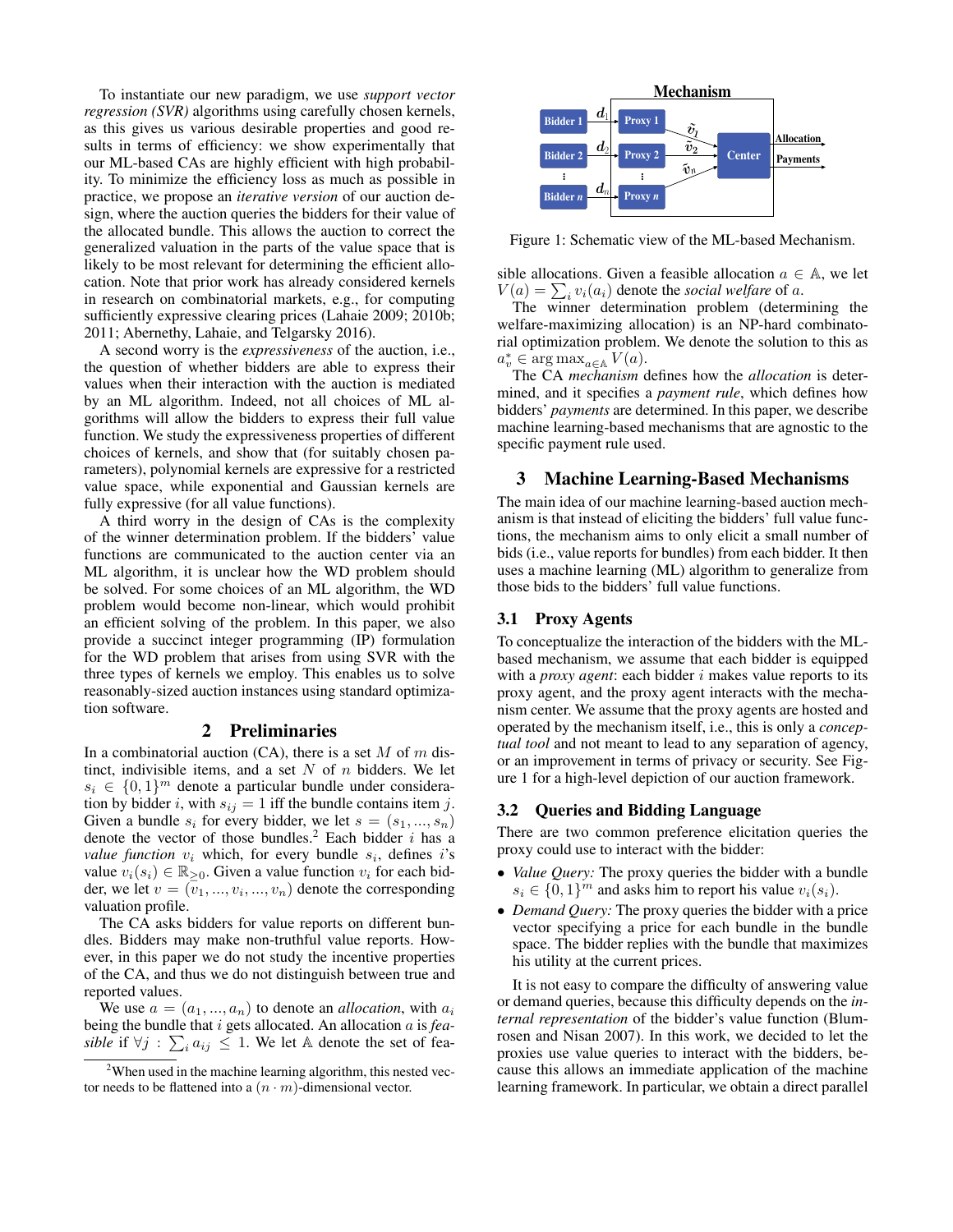between the value-querying process from the CA preference elicitation literature and the generation of a training set via sampling from the ML literature.

#### 3.3 The Proxy's Machine Learning Algorithm

Each proxy agent is equipped with an ML algorithm  $A$ .<sup>3</sup> For bidder  $i$ ,  $\mathcal A$  will be trained on a vector of data points  $d_i$ , e.g.,  $d_i = (d_{i1}, ..., d_{ik}, ..., d_{i\ell})$ . Throughout the paper, we use  $d_i$  to denote a generic vector of data points and  $\ell$  to denote a *generic* number of data points. Each data point is a tuple  $d_{ik} = (x_{ik}, y_{ik})$ , where each  $x_{ik}$  is a bundle, and  $y_{ik} = v_i(x_{ik})$  is bidder i's value report for bundle  $x_{ik}$ .

For our ML-based mechanisms, we distinguish two different phases where the ML algorithm comes into play:

- 1. an *initial training phase*, where the proxy queries a set of bundles from a given distribution, and
- 2. an *(optional) iterative phase*, where the proxy may query additional bundles.

In the initial training phase, bidder  $i$ 's proxy receives exactly q samples  $d_{i1}^0...d_{ik}^0...d_{iq}^0$  by sampling q times a bundle  $x_{ik}$  from the distribution  $\mathcal{X}_i$ , without replacement, and querying bidder i for the associated value.<sup>4</sup> We let  $\mathcal{X} =$  $X_1 \otimes X_2... \otimes X_n$  denote the corresponding joint distribution. We let  $d_i^0 = (d_{i1}^0, ..., d_{iq}^0)$  denote the vector (of length q) of initial training data from bidder *i*, with  $d_i^0 \sim \mathcal{D}_{\mathcal{X},i}^0$ . We let  $\mathcal{D}_{\mathcal{X}}^0$  denote the corresponding joint distribution.

In the (optional) iterative phase, the mechanism may decide to elicit additional information from the bidders. We let  $d_i^+$  denote the vector of *additional* data points queried from bidder *i* (of length  $q_i^+$ ). Finally, we let  $q_i^* = q + q_i^+$  denote the total number of data points received from bidder  $i$ , and  $d_i^* = [d_i^0, d_i^+]^{\dagger}$  denote the whole vector of data points received from bidder *i*, with  $d_i^* \sim \mathcal{D}_{\mathcal{X},i}^*$ . We let  $\mathcal{D}_{\mathcal{X}}^*$  denote the corresponding joint distribution. Note that the distribution  $D_X^*$  is induced by X *and* by the method which the mechanism uses to query additional bundles in the iterative phase.

Given any vector of training data  $d_i$ ,  $A$  determines bidder *i*'s *generalized value function*  $\tilde{v}_i = A(d_i)$ , which allows it to compute the generalized value  $\tilde{v}_i(s_i)$  for each bundle  $s_i$ . Based on this, we define the *generalized social welfare* of an allocation *a* as:  $\tilde{V}(a) = \sum_i \tilde{v}_i(a_i)$ .

#### 3.4 The Mechanisms

Our ML-based mechanisms have three parameters: the ML algorithm A, the distribution for the initial training phase  $X$ , and the number of initial samples  $q$ . Consequently, we let  $\mathcal{M}(\mathcal{A}, \mathcal{X}, q)$  denote a mechanism. For now, we leave  $\mathcal A$  unspecified, but in Section 5.1, we instantiate the ML algorithm with support vector regression (using different kernels). For the rest of the paper, we consider two specific mechanisms:

- 1. One-shot Mechanism: The allocation is determined in one round. In particular, the data available to each bidder's proxy is only collected in one shot.
- 2. Iterative Mechanism: The allocation is determined in multiple rounds, and each bidder's proxy collects data in an iterative fashion, depending on the center's feedback.

Algorithm 1 provides a formal description of the one-shot ML-based mechanism.

| Algorithm 1: ML-Based Mechanism: One-Shot Version                              |
|--------------------------------------------------------------------------------|
| <b>Parameters:</b> ML algorithm $A$ , distribution for initial                 |
| samples $X$ , number of initial samples q                                      |
| 1 For each bidder i, the associated <i>proxy agent</i> samples $q$             |
| bundles from $\mathcal{X}_i$ without replacement and queries its               |
| bidder for the corresponding values, yielding the initial                      |
| training data $d_i^0$ .                                                        |
| 2 Each proxy agent invokes A to determine $\tilde{v}_i = \mathcal{A}(d_i^0)$ . |
| 3 Each proxy agent submits $\tilde{v}_i$ to the <i>center</i> .                |

- 4 Allocation  $a \in \arg \max_{a \in \mathbb{A}} \sum_{i} \tilde{v}_i(a_i)$  is selected.
- <sup>5</sup> Payments are determined by some payment rule.

In Line 2, we see that the proxies only invoke their ML algorithm once - based on the initial training data  $d_i^0$ . The proxies only have one interaction with the center (Line 3), which then directly computes the final allocation (Line 4). In particular, the mechanism provides no feedback about the allocation to the bidders before making the allocation final. The iterative mechanism, provided in Algorithm 2, addresses exactly this shortcoming.

| <b>Algorithm 2:</b> ML-Based Mechanism: Iterative Version                    |  |  |  |  |  |  |
|------------------------------------------------------------------------------|--|--|--|--|--|--|
| <b>Parameters:</b> ML algorithm $A$ , distribution for initial               |  |  |  |  |  |  |
| samples X, number of initial samples q                                       |  |  |  |  |  |  |
| 1 For each bidder $i$ , the associated <i>proxy agent</i> samples $q$        |  |  |  |  |  |  |
| bundles from $\mathcal{X}_i$ without replacement and queries its             |  |  |  |  |  |  |
| bidder for the corresponding values, yielding the initial                    |  |  |  |  |  |  |
| training data $d_i^0$ .                                                      |  |  |  |  |  |  |
| 2 $\theta_i^1 \leftarrow d_i^0$ ("current data" = data from training phase). |  |  |  |  |  |  |
| $3 \tarrow 0$ ; $a^0 \leftarrow null$ allocation.                            |  |  |  |  |  |  |
| $4$ do                                                                       |  |  |  |  |  |  |
| $t \leftarrow t + 1.$<br>5                                                   |  |  |  |  |  |  |
| Each proxy agent invokes ML algorithm $\mathcal A$ to<br>6                   |  |  |  |  |  |  |
| determine $\tilde{v}_i^t = \mathcal{A}(\theta_i^t)$ .                        |  |  |  |  |  |  |
| Each proxy agent submits $\tilde{v}_i^t$ to the <i>center</i> .<br>7         |  |  |  |  |  |  |
| Center computes $a^t \in \arg \max_{a \in A} \sum_i \tilde{v}_i(a_i)$ .<br>8 |  |  |  |  |  |  |
| Center sends $a_i^t$ to each corresponding proxy agent.<br>9                 |  |  |  |  |  |  |
| If $a_i^t$ has not yet been queried from bidder i, bidder<br>10              |  |  |  |  |  |  |
| i's proxy agent queries $v_i(a_i^t)$ from bidder i and                       |  |  |  |  |  |  |
| updates $\theta_i^{t+1} = [\theta_i^t, (a_i^t, v_i(a_i^t))]$ .               |  |  |  |  |  |  |
| 11 while $a^{t-1} \neq a^t$ .                                                |  |  |  |  |  |  |

- 11 while  $a$
- 12 Allocation  $a^t$  becomes the final allocation.
- <sup>13</sup> Payments are determined by some payment rule.

The motivation for using the iterative instead of the oneshot version is to further increase efficiency, by trying to

<sup>&</sup>lt;sup>3</sup>One could use a different ML algorithm for each proxy. But for simplicity we assume that all proxies use the same  $A$ .

<sup>4</sup>The proxies could uses different initial training set sizes. But for simplicity we assume that the same  $q$  is used by all proxies.

<sup>&</sup>lt;sup>†</sup>Note that  $\left[ ,\right]$  denotes simple vector concatenation.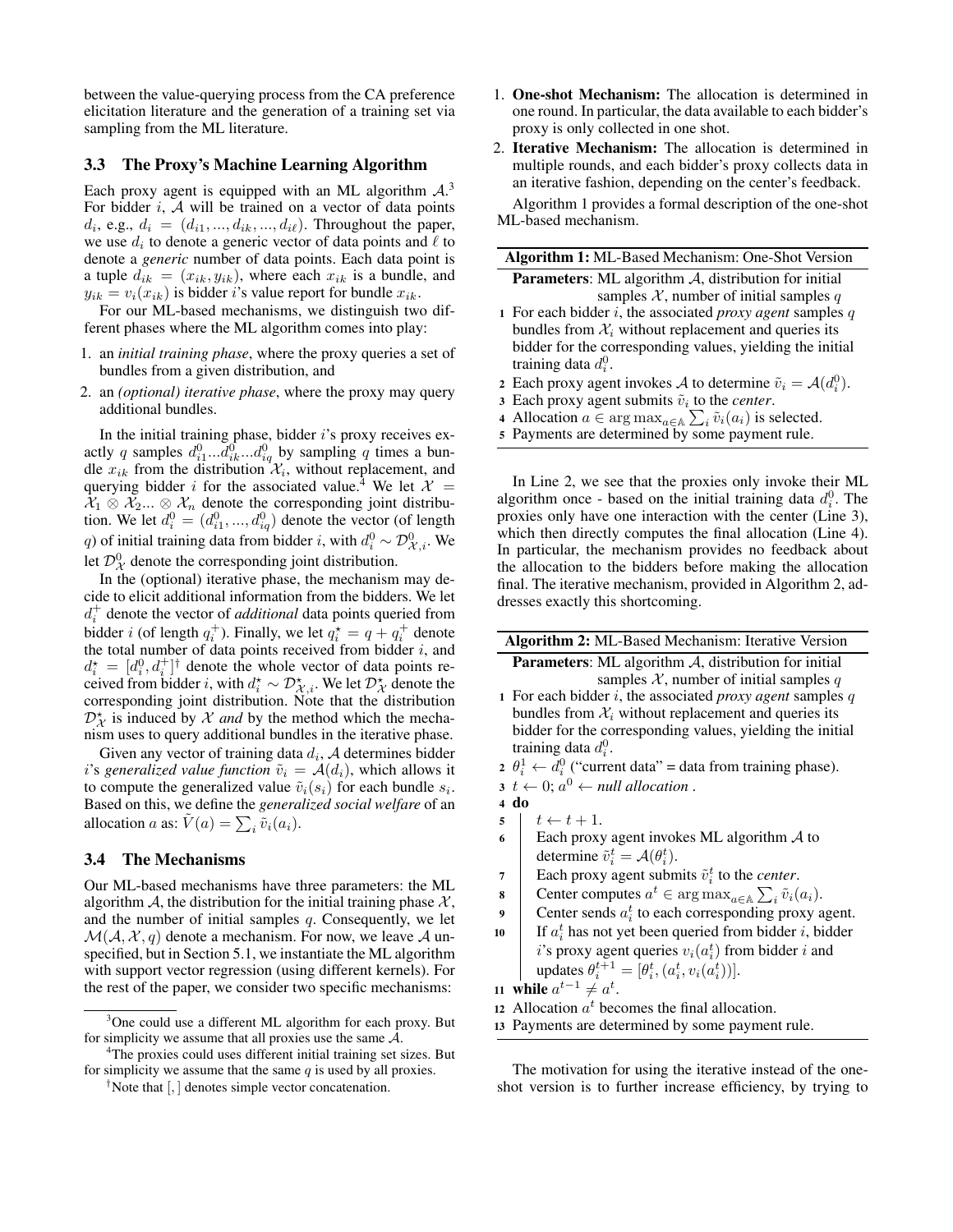correct some of the "mistakes" (overestimates or underestimates) the ML algorithm may make. By querying tentatively allocated bundles we allow for corrections of the generalized valuation in those parts of the value space that are very likely to be relevant for determining the efficient allocation. As we show in Section 6, the iterative version does indeed lead to a significant increase in efficiency.

Remark 1 (Individual Rationality). *ML-based auction formats may not elicit the information necessary to determine payments so that individual rationality (IR) is preserved. To elicit this information it is important that the value for the bundle allocated to each bidder is always queried before determining the payments. However, querying the bundle after the final allocation is determined may lead to serious strategic issues: a bidder could just report a very low value to make sure that he will be charged low payments. The iterative version of our auction overcomes this problem by ensuring that all the necessary information is elicited before the allocation is finalized.*<sup>5</sup> *This ability of the iterative auction to guarantee IR in this way is one of its big advantages over the one-shot auction, and allows the application of common payment rules such as first-price, VCG, core-selecting payment rules, etc., while guaranteeing IR.*<sup>6</sup>

### 4 Probably Approximate Efficiency

In the mechanisms presented in Section 3.4, the generalized value functions may not be exact, resulting in a loss of economic efficiency when the final allocation is chosen. To capture this, we introduce a new concept called *Probably Approximate Efficiency (PAE)* as a desirable relaxation of the standard efficiency desideratum of mechanism design. For this we need an additional assumption on the valuation profiles v, namely that  $v \sim V$ , where V denotes a distribution over possible valuation profiles; we denote by  $V_i$  the corresponding marginal for bidder  $i$ . Note that  $V$  captures the randomness in the bidders' preferences over the domain, while  $\mathcal{D}_{\mathcal{X}}^{\star}$  captures the randomness over the bundles being sampled from the domain. Our PAE concept captures both of these sources of randomness.

Definition 1 (Probably Approximate Efficiency (PAE)). *For a* given  $\delta \in (0,1)$  *and a distribution over valuation profiles*  $V$ , a mechanism  $\mathcal{M}(\mathcal{A}, \mathcal{X}, q)$  is probably approximately efficient (PAE) *with bound*  $\varepsilon_{\delta}$ *, if it determines an allocation*  $a^*_{\tilde{v}}$  such that:

$$
\Pr_{\substack{v \sim \mathcal{V}, \\ d^* \sim \mathcal{D}^*_{\mathcal{X}}}} \left( 1 - \frac{V(a^*_{\tilde{v}})}{V(a^*_{v})} \ge \varepsilon_{\delta} \right) \le \delta \tag{1}
$$

*Here*  $\varepsilon_{\delta}$  *is a bound on the efficiency loss valid at least*  $1 - \delta$ *fraction of the time. Note that*  $a_{\tilde{v}}^*$  *is the outcome found by optimizing*  $\tilde{V}(\cdot)$ , and thus indirectly depends on  $d^{\star}$ .

Our new PAE concept enables us to capture the efficiency of ML-based auction mechanisms. However, recall our original design goal, of keeping the interaction between the bidders and the mechanism low; in particular, we wanted to avoid the enumeration of the exponentially large bundle space. Thus, in our new formalism, we want mechanisms that have a low  $q^*$ . For those mechanisms to be PAE, with a small  $\delta$  and  $\varepsilon_{\delta}$ , we need an effective learning algorithm that is able to generalize well from a small number of samples to the whole bundle space. In a first step, we now define a measure for the *generalization error* of an ML algorithm for those valuations likely to arise in the efficient allocation, given  $V$ . In a second step, we then relate this generalization error to the efficiency loss of our mechanisms.

In the ML literature, generalization error is often codified as the expected loss over all points outside the training set. Here, we find it more useful to instead bound the error pointwise, using the notion of a *prediction interval*, because we are not interested in the *average* error but rather the error at exactly the efficient allocation point. When specialized to our setting, such an interval has the following form:

Definition 2 (Generalized Value Prediction Interval). *For a given*  $\delta \in (0,1)$ *, a distribution over valuation profiles*  $V$ *,* and a mechanism  $\mathcal{M}(\mathcal{A}, \mathcal{X}, q)$ , the generalized value func*tion*  $\tilde{v}_i$  for bidder i has an  $\eta_{i,\delta}(s)$ -prediction interval, if the *following holds:*

$$
\Pr_{\substack{v \sim \mathcal{V}^*\\d^* \sim \mathcal{D}^*_{\mathcal{X}}}} \left( \bigwedge_s (|v_i(s) - \tilde{v}_i(s)| \le \eta_{i,\delta}(s)) \right) \ge 1 - \delta \quad (2)
$$

Informally, this states that with probability  $1 - \delta$  the prediction at every bundle s will be correct up to an error of  $\eta_{i,\delta}(s)$ . Note that the constant  $\eta_{i,\delta}(s)$  will depend on the structure of  $V_i$ , the algorithm  $\mathcal A$  employed to learn it, and  $\mathcal{D}_{\mathcal{X},i}^{\star}$  (and consequently  $q^{\star}$ ).<sup>7</sup>

Using Definition 2, we can now make a connection between the generalizability of the learning algorithm  $A$  within the setting  $V$  to the eventual efficiency of the mechanism as follows:

Theorem 1. *Suppose the generalized valuation functions in mechanism*  $\mathcal{M}(\mathcal{A}, \mathcal{X}, q)$  *have a*  $\eta_{i,\delta}(s)$ *-prediction interval with respect to distribution over valuation profiles* V*. Then*  $\mathcal{M}(\mathcal{A}, \mathcal{X}, q)$  *is PAE with respect to*  $\mathcal V$  *with* 

$$
\varepsilon_{\delta} = \frac{\eta_{\delta}(a_v^*) + \eta_{\delta}(a_v^*)}{V(a_v^*)} \tag{3}
$$

where  $\eta_{\delta}(a) = \sum_{1 \leq i \leq n} \eta_{i,1} \sqrt[n]{1-\delta}(a_i)$ .

*Proof.* Since  $\mathcal{M}(\mathcal{A}, \mathcal{X}, q)$  has  $\eta_{i,\delta}(s)$ -prediction intervals with respect to  $V$ , we have the following joint bound:

$$
\Pr_{\substack{v \sim \mathcal{V} \\ d^* \sim \mathcal{D}^*_{\mathcal{X}}}} \left( \bigwedge_{a,i} \left( |v_i(a_i) - \tilde{v}_i(a_i)| \le \eta_{i,\gamma}(a_i) \right) \right) \ge (1 - \gamma)^n \tag{4}
$$

<sup>&</sup>lt;sup>5</sup>In practice, we would simply need to save all value reports that the bidders make throughout the auction.

<sup>&</sup>lt;sup>6</sup>Of course, the fact that the mechanism is iterative rather than one-shot may open up other opportunities for strategic manipulation. However, we leave the analysis of this aspect (incentives and strategic behavior) to future work.

<sup>7</sup>Note that this is notionally similar to the *confidence intervals* commonly used in the empirical sciences, however it provides a quantile-based bound at an *out-of-sample* prediction point instead of at an *in-sample* data point.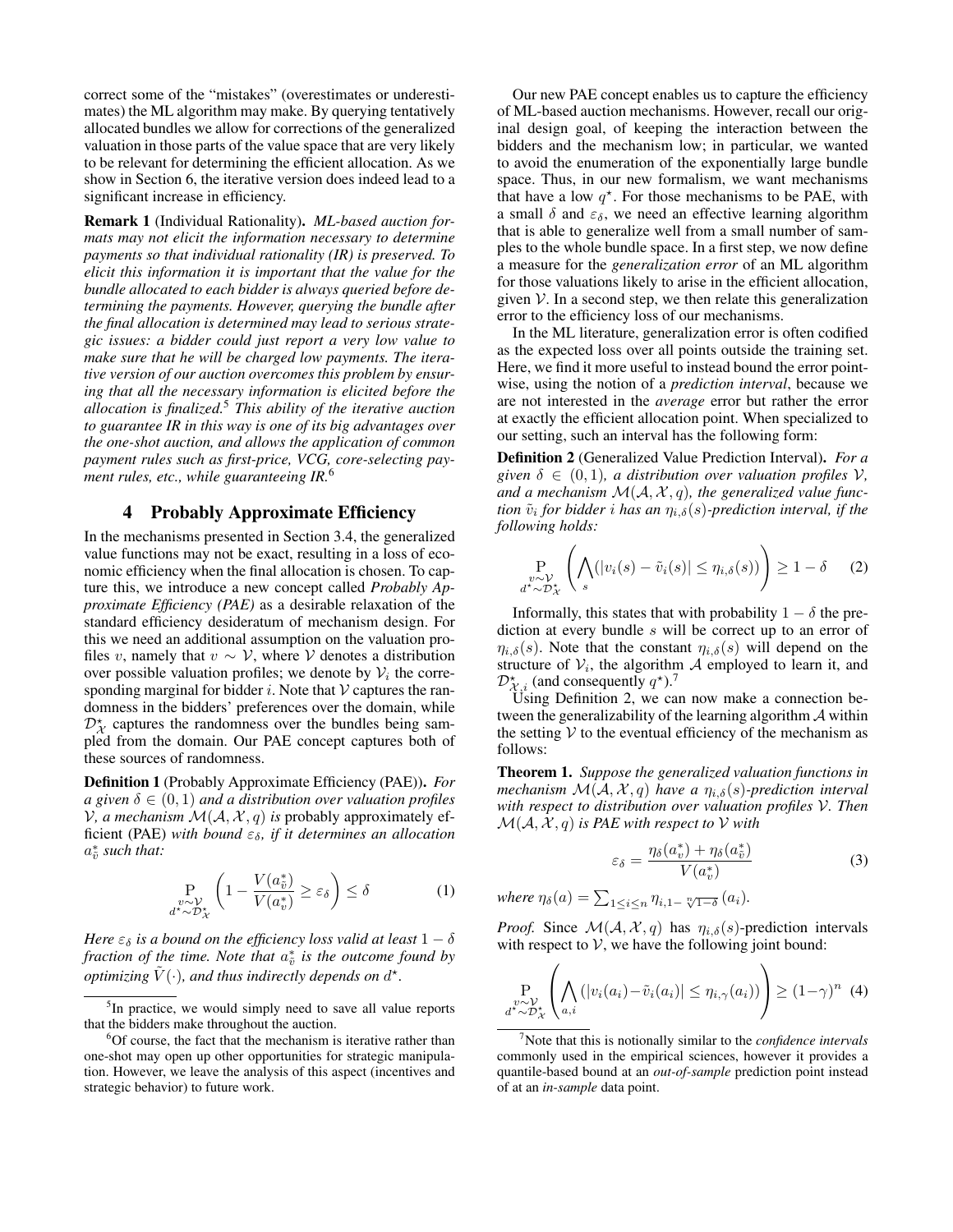Because social welfare is additive we obtain:

$$
\Pr_{\substack{v \sim \mathcal{V} \\ d^* \sim \mathcal{D}^*_{\mathcal{X}}}} \left( \bigwedge_{a} \left( \left| V(a) - \tilde{V}(a) \right| \le \eta_{\delta}(a) \right) \right) \ge 1 - \delta \quad (5)
$$

where:  $\eta_\delta(a) = \sum_{1 \leq i \leq n} \eta_{i,1-\sqrt[n]{1-\delta}}(a_i)$ . In particular, if we consider the optimal allocations  $a_v^*$  and  $a_{\tilde{v}}^*$  we have:

$$
\Pr_{\substack{v \sim \mathcal{V}_{\star} \\ a^* \sim \mathcal{D}_{\mathcal{X}}^*}} \left( \left| V(a_v^*) - \tilde{V}(a_v^*) \right| \le \eta_{\delta}(a_v^*) \right) \n\wedge \left( \left| V(a_{\tilde{v}}^*) - \tilde{V}(a_{\tilde{v}}^*) \right| \le \eta_{\delta}(a_{\tilde{v}}^*) \right) \ge 1 - \delta
$$
\n(6)

After doing some algebra, and because  $\tilde{V}(\cdot)$  is optimal at  $a_{\tilde{v}}^*$ , we obtain:

$$
\Pr_{\substack{v \sim \mathcal{V} \\ d^* \sim \mathcal{D}^*_{\mathcal{X}}}} \left( V(a_v^*) - V(a_{\tilde{v}}^*) \le \eta_{\delta}(a_v^*) + \eta_{\delta}(a_{\tilde{v}}^*) \right) \ge 1 - \delta \quad (7)
$$

Finally, dividing by the social welfare and performing some algebra yields:

$$
\Pr_{\substack{v \sim \mathcal{V} \\ d^* \sim \mathcal{D}^*_{\mathcal{X}}}} \left( 1 - \frac{V(a^*_{\tilde{v}})}{V(a^*_{v})} \ge \frac{\eta_{\delta}(a^*_{v}) + \eta_{\delta}(a^*_{\tilde{v}})}{V(a^*_{v})} \right) \le \delta \quad (8)
$$

 $\Box$ 

This provides the result.

# 5 SVR-Based Auction Mechanisms

#### 5.1 Support Vector Regression

To obtain a generalized value function  $\tilde{v}_i$  from training data  $d_i$  (i.e., a vector of bundle-value pairs), SVR projects any input bundle  $s_i$  into a high dimensional *feature space* via a mapping function  $\varphi(s_i)$ , and then the prediction  $\tilde{v}_i(s_i)$ is a weighted linear combination of the training data in the feature space (see Smola and Vapnik (1997) for details on SVRs). To find the weights, the method simultaneously maximizes the *generalizability* of the learned function through a regularization term that minimizes the sumsquared weights, and minimizes the prediction error on the training data. Formally we have:

$$
\min_{w,b,e} \frac{1}{2} w^T w + c \sum_{k=1}^{\ell} \mathcal{L}(e_k)
$$
\n
$$
\text{s.t. } y_{ik} = w^T \varphi(x_{ik}) + b + e_k \ \forall \ 1 \le k \le \ell
$$
\n
$$
(9)
$$

where w are the weight variables, b the offset term, the  $e_k$ are the prediction errors on the training data, and  $\mathcal{L}(e_k)$  is the loss due to the prediction error of sample  $k$ . Traditionally SVR uses the  $\zeta$ -insensitive loss with  $\mathcal{L}(e_k) = \max(0, |e_k| - \zeta)$  $\zeta$ ). Specializing to our setting, SVR then predicts  $\tilde{v}_i$  at a bundle  $s_i$  as:

$$
\tilde{v}_i(s_i) = \sum_{k=1}^{\ell} \alpha_{ik} \kappa(s_i, x_{ik}) + b_i \tag{10}
$$

where  $\alpha_i$  and  $b_i$  are the solution to the *dual* of Problem (9), and  $\kappa(s_a, s_b) = \langle \varphi(s_a), \varphi(s_b) \rangle$  is a *kernel*, which via the *kernel trick* is computable in closed form for suitable choices of  $\kappa$  and  $\varphi$  (Vapnik and Vapnik 1998). As we can see from (9), only the bundles  $x_{ik}$  with associated coefficient  $\alpha_{ik} \neq 0$ contribute to the determination of the predicted value for a new input. These bundles are called support vectors.

#### 5.2 Expressiveness

Next, we consider how the choice of kernel influences the types of value functions that can be perfectly captured by our mechanism.

Definition 3 (Expressive ML-Based Mechanism). *An MLbased mechanism*  $\mathcal{M}(\mathcal{A}, \mathcal{X}, q)$  *is expressive for a distribution over valuation profiles* V *if, for every bidder* i*, every*  $v_i$  in the support of  $V_i$ , and every vector of data points  $d_i^*$  ∼  $\mathcal{D}_{\mathcal{X},i}^*$ , the mechanism's ML algorithm A determines *a generalized value function*  $\tilde{v}_i = A(d_i)$ *, such that:* 

$$
\tilde{v}_i(x_{ik}) = v_i(x_{ik}) \ \forall \ 1 \leq k \leq q_i^\star \tag{11}
$$

*where*  $d_i^* = (d_{i1}^*, \ldots, d_{ik}^*, \ldots, d_{iq_i^*}^*)$  *and*  $d_{ik}^* = (x_{ik}, v_i(x_{ik})).$ 

We will say that a kernel is expressive if the kernel induces an *expressive SVR-based* mechanism. Formally:

Definition 4 (Expressive Kernel). *A kernel is* expressive *for a distribution over valuation profiles* V *if we can use the kernel to construct an SVR* Ξ *such that, for all* X *and* q*, the mechanism*  $\mathcal{M}(\Xi, \mathcal{X}, q)$  *is expressive for*  $\mathcal{V}$ *.* 

Informally, a kernel is expressive if the induced SVR is able to exactly capture the bidder's reported values (i.e., with zero in-sample error). Using this concept, we now consider several kernels for use in our mechanism. We start by generalizing the standard polynomial kernel to include weights:

**Definition 5** (Generalized Polynomial Kernel).  $\kappa_p(s_a, s_b)$ =  $\sum_{r=0}^{\bar{r}} \lambda_r \langle s_a, s_b \rangle^r$  *is a* generalized polynomial kernel of degree  $\overline{r}$  *where*  $\overline{r} \in \mathbb{N}$ ,  $\lambda_r \geq 0 \ \forall \ 0 \leq r < \overline{r}$ , and  $\lambda_{\overline{r}} > 0$ .

For such kernels, we have:

Proposition 1 (Expressiveness of Generalized Polynomial Kernels). *The generalized polynomial kernel of degree*  $\bar{r}$ *is expressive for all those distributions*  $V$  *where each*  $v_i$ *is drawn from the class of*  $\bar{r}$ *-wise dependent valuations (Conitzer, Sandholm, and Santi 2005).*

Proof. To guarantee expressivity it is sufficient to find a feature mapping  $\varphi_p$  such that  $\kappa_p(s_a, s_b)$  $\varphi_p(s_a)^T \varphi_p(s_b) \ \forall \ s_a, s_b$  and check that the constraints in Equation (9)  $w^T \varphi_p(x_{ik}) + b = y_{ik} \ \forall \ 1 \leq k \leq \ell$  hold exactly  $(e_k = 0 \ \forall k)$  for at least one solution  $(w, b)$ . A polynomial kernel of degree  $\bar{r}$  manifests a feature mapping  $\varphi_p$  with a feature z for every subset of items  $\psi : |\psi| \leq \bar{r}$ , and thus for any given bundle  $s_i$ ,  $\varphi_p(s_i)_z > 0$  if  $s_i$  contains all the items in  $\psi$ , and 0 otherwise (Sec. 3.4 Shawe-Taylor and Cristianini 2004). Since the  $y_{ik}$  are reported from an  $\bar{r}$ -wise dependent valuation there will be a solution to the system as follows:  $b = 0$  and each  $w_z$  is set such that  $w_z\varphi(s)_z$  contributes the value due to the interdependency among the items in  $\psi$ . П

Next, we derive the following general result:

Proposition 2 (Expressiveness of Strictly Positive Definite Kernels). *Strictly positive definite kernels are expressive for any distribution of valuation profiles* V*.*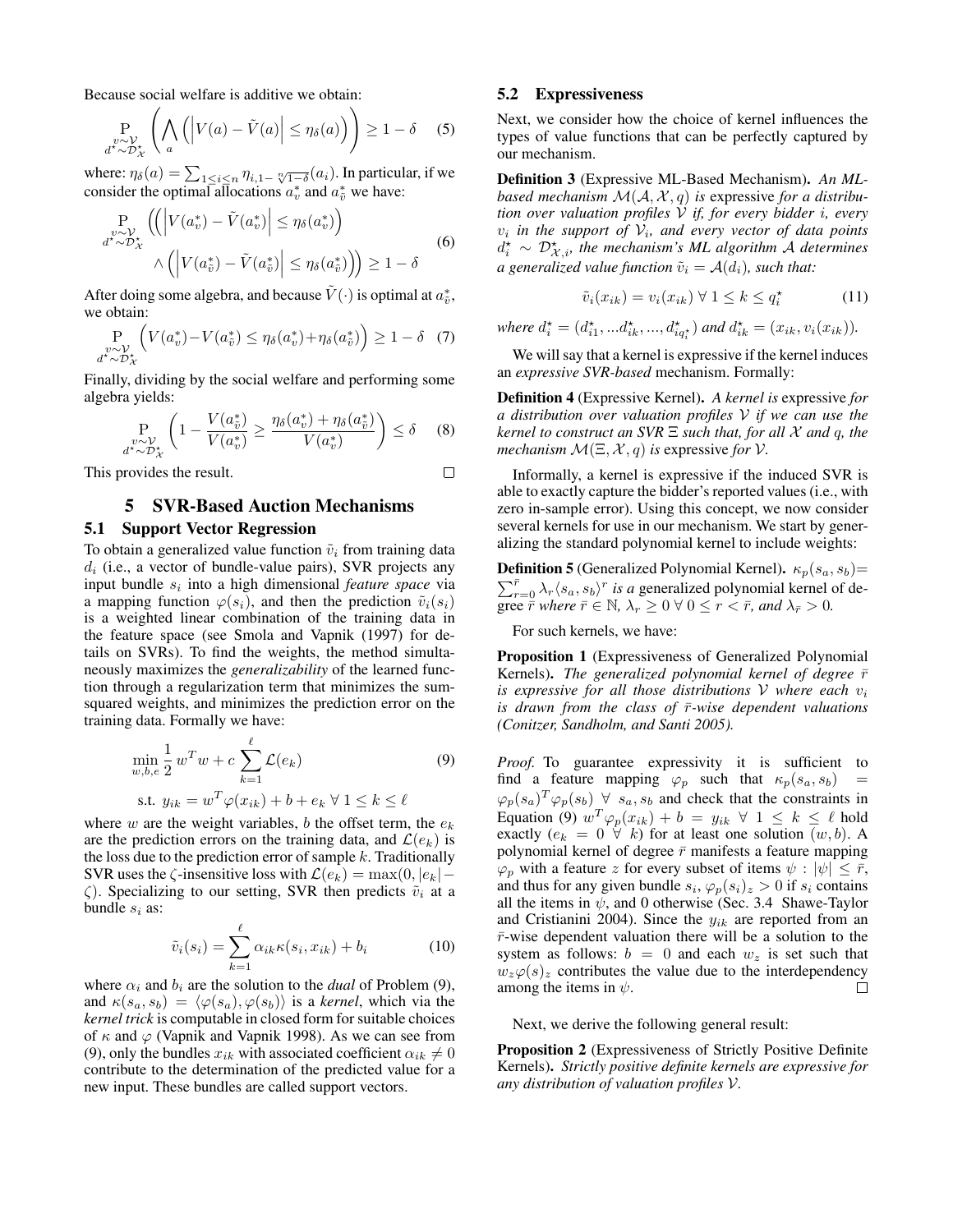*Proof.* Considering Equation (10), we can rewrite Equation (11) as a linear system:  $K\alpha_i + b_i \vec{1}_\ell = y_i$  where  $K_{ab} = \kappa(x_{ia}, x_{ib})$  is the kernel matrix on the training data,  $\alpha_i = (\alpha_{i1}, \dots, \alpha_{i\ell})$  and  $\hat{1}_{\ell}$  is a vector of  $\ell$  ones. The matrix K related to any strictly positive definite kernel has full rank because all  $x_{ij}$  are different (Hofmann, Schölkopf, and Smola 2008). Thus, the linear system always has a solution.  $\Box$ 

We next consider two important kernels that are strictly positive definite. We start with the exponential kernel which is the limit case of the generalized polynomial kernel where  $\lambda_r = \lambda_e^r / r!$  for a new constant  $\lambda_e > 0$ :

Corollary 1 (Expressiveness of the Exponential Kernel). *The exponential kernel*  $\kappa_e(s_a, s_b) = \exp(\lambda_e \langle s_a, s_b \rangle)$  *is expressive for any distribution over valuation profiles* V*.*

Corollary 2 (Expressiveness of the Gaussian Kernel). *The Gaussian kernel*  $\kappa_g(s_a, s_b) = \exp(-||s_a - s_b||^2/\lambda_g)$  *is expressive for any distribution over valuation profiles* V*.*

#### 5.3 Consistency

We can now bolster the efficiency result from Section 4 with a desirable limit condition.

Definition 6 (Consistency). *An ML-based mechanism* M(A, X , q) *is* consistent *if, when enough data is drawn*  $\textit{such that } \min_i q_i^* = 2^m, \textit{then, for every } \delta \in (0,1), \textit{the}$ *mechanism is PAE with*  $\varepsilon_{\delta} = 0$ *.* 

In words, *consistency* requires the simple property that the mechanism has no learning error and thus is fully efficient once the full bundle space has been queried. We can instantiate this definition to expressive kernels as follows:

Theorem 2. *An ML-based mechanism* M(A, X , q) *that uses an SVR with an* expressive *kernel as its learning algorithm* A*, a sufficiently large regularization constant* c*, and sets the* ζ*-insensitive loss threshold to 0 is* consistent*.*

*Proof.* By Definition 4, when the SVR uses an expressive kernel, and fully optimizes for accuracy on the training data by setting a sufficiently large c and  $\zeta = 0$ , it will then predict exactly on all the training points it is given. Since when  $q_i^* =$  $2<sup>m</sup>$  the data becomes complete, it will exactly match each point, driving  $\eta_\delta(s_i) \to 0$  for all  $s_i$ . The result then follows from Theorem 1. П

#### 5.4 Winner Determination

The ability to concisely obtain generalized value functions in the proxies is only useful to the extent that we can then solve the winner determination problem with respect to them. Fortunately, it is possible to encode a winner determination problem based on the functions learned under our chosen kernels,  $\tilde{v}(s_i)$ , as an integer program (IP). That we can do this is perhaps surprising, as it requires us to compactly encode our *non-linear* social welfare objective in a *linear* program, a feat we manage by exploiting the structure of the kernel functions we employ. The effect is that we are able to solve a problem with a non-linear objective, while still using standard IP solvers (such as CPLEX). This provides for fast

solution times, because we place only a modest overhead above the fundamental combinatorial decision that must be made in any CA winner determination algorithm. Our IP formulation begins as follows:

$$
\arg \max_{A_{ij}, G_{ik\tau}} \sum_{i=1}^{n} \sum_{k=1}^{\ell} \alpha_{ik} \sum_{\tau=0}^{\bar{\tau}} \breve{\kappa}(\tau) G_{ik\tau}
$$
 Social Welfare  
s.t. 
$$
\sum_{\tau=1}^{\bar{\tau}} G_{ik\tau} = 1 \ \forall i, k
$$
Eval.  $\breve{\kappa}$  at one pt.  

$$
\sum_{i=1}^{n} A_{ij} \le 1 \ \forall j
$$
 Supply  

$$
A_{ij}, G_{ik\tau} \in \{0, 1\}
$$

Here, the main decision variable  $A_{ij} = 1$  iff bidder i obtains good  $j$  in the optimal allocation. The social welfare objective is then formed as a sum over each bidder's support vectors indexed by k. For each, the value of their  $\alpha_{ik}$ weighted kernel value is computed. For the  $\{0, 1\}$  input space present in our bundle-based problem, the kernels we have presented consist of the composition of a non-linear function  $\breve{\kappa} : \mathbb{R} \mapsto \mathbb{R}$ , with a linear one  $\bar{\kappa} : \mathbb{W} \mapsto \mathbb{R}$  so that  $\kappa(s_a, s_b) = \breve{\kappa}(\bar{\kappa}(s_a, s_b))$ . We take advantage of this to linearize the kernel in the objective: we calculate the constant appropriate to the kernel  $\breve{\kappa}(\tau)$ , and then gate its inclusion in a sum over all  $\tau \in \{0, ..., \overline{\tau}\}\$ for that support vector with a binary auxiliary variable  $G_{ik\tau}$  such that  $G_{ik\tau} = 1$  iff  $\tau = \bar{\kappa}(s_a, s_b)$ . We then enforce that there is only one active  $G_{ik\tau}$  per support vector, and the standard supply constraint in the allocation variables. All that remains is to include an explicit constrant that enforces our stipulation that  $G_{ik\tau} = 1$ iff  $\tau = \bar{\kappa}(x_{ik}, A_i)$ . This constraint is specific to the kernel choice.

For polynomial and exponential kernels we set  $\bar{\tau} \leftarrow |x_{ik}|$ , and use  $\bar{\kappa}(x_{ik}, A_i) \leftarrow \langle x_{ik}, A_i \rangle$ , which is formulated as:

$$
\sum_{j \in x_{ik}} A_{ij} = \sum_{\tau=0}^{\bar{\tau}} (\tau + 1) G_{ik\tau} - 1 \,\forall i, k \tag{12}
$$

Further, we set  $\breve{\kappa}(\vartheta) \leftarrow \sum_{r=0}^{\bar{r}} \lambda_r \vartheta^r$  for the polynomial kernel and  $\breve{\kappa}(\vartheta) \leftarrow \exp(\lambda_e \vartheta)$  for the exponential kernel.

 $\sum_{1 \leq j \leq m} x_{ikj} \oplus A_{ij}$ , which is formulated as: For the Gaussian kernel,  $\bar{\tau} \leftarrow m$  and  $\bar{\kappa}(x_{ik}, A_i) \leftarrow$ 

$$
\sum_{j \in x_{ik}} (1 - A_{ij}) + \sum_{j \notin x_{ik}} A_{ij} = \sum_{\tau=0}^{\bar{\tau}} (\tau + 1) G_{ik\tau} - 1 \,\forall i, k \quad (13)
$$

Further, we set  $\breve{\kappa}(\vartheta) \leftarrow \exp(-\vartheta/\lambda_g)$ 

With the inclusion of an appropriate choice of Equation (12) or Equation (13), our formulation can then encode all of the kernels described above. We note that the number of support vectors greatly influences the complexity of the winner determination problem in our formulation. A way to control for this affect is to use the  $\zeta$ -insensitive loss with a positive  $\zeta$  to decrease the number of support vectors.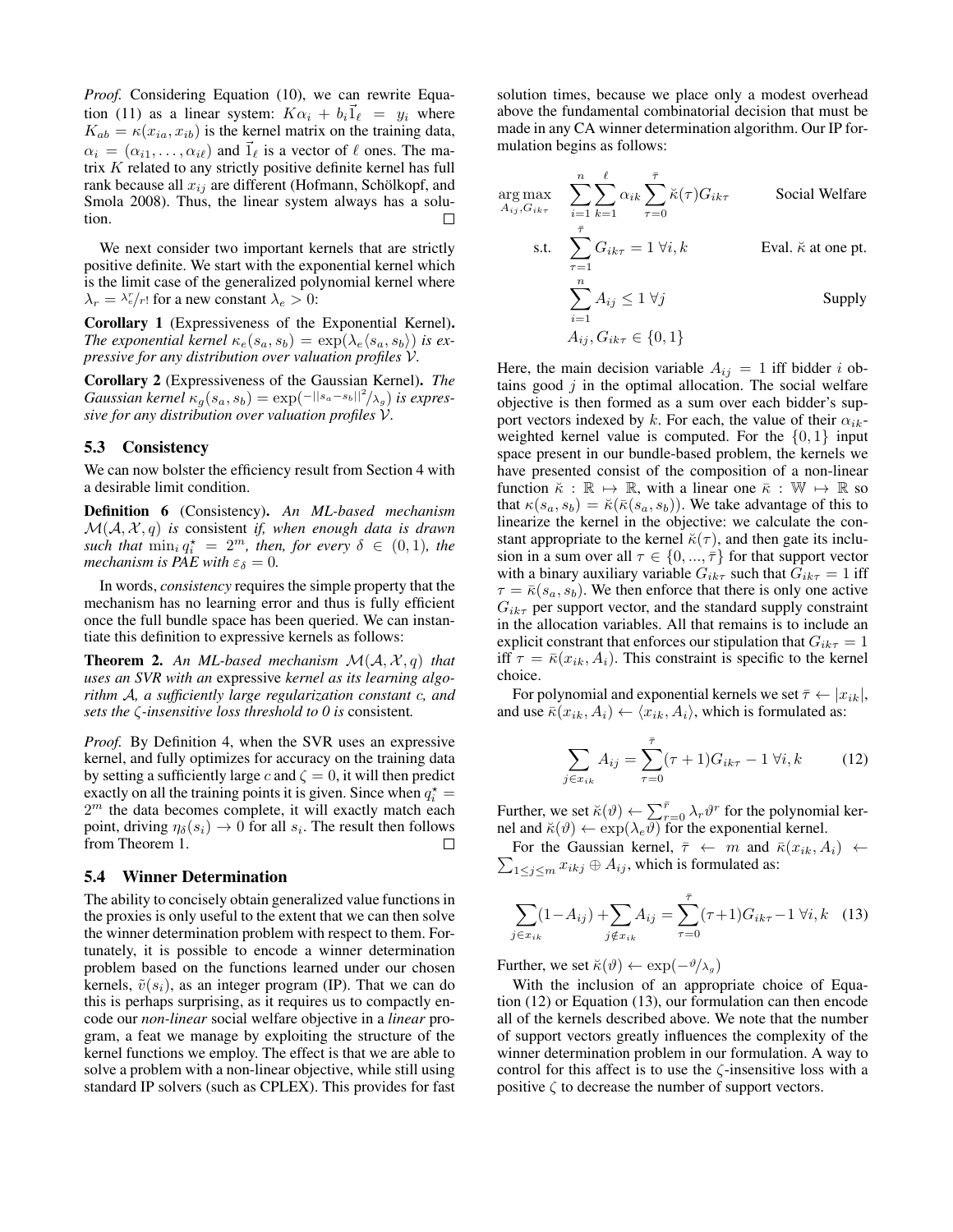## 6 Experimental Analysis

### 6.1 Experimental Setup

To evaluate the effectiveness of our proposed mechanisms, we have conducted a set of experiments to empirically identify the smallest PAE bound  $\varepsilon_{\delta}$  for different distributions over valuation profiles  $V$ , and for several ML-based mechanisms under different choices of inputs  $A$ ,  $X$ , and q.

Because spectrum auctions are a very important domain for CAs, we have chosen to evaluate our mechanisms in this context. We use two standard value models from the literature, both of which capture a stylized version of the geographic structure in large spectrum auctions. Both include multiple bidder types, with some interested in larger packages, and others interested in smaller packages. The Global Synergy Value Model (*GSVM*) (Goeree and Holt 2008) models the goods (spectrum licenses) as being arranged in two circles. Depending on his type, a bidder may be interested in licenses from different circles, and has a value that depends on the total number of licenses of interest. We let  $V_{GSVM}$  denote the distribution over valuation profiles corresponding to GSVM. By contrast, the more complex Local Synergy Value Model (*LSVM*) (Scheffel, Ziegler, and Bichler 2012) places the goods on a two-dimensional grid. Here, a bidder's value depends on a sigmoid function of the number of *contiguous* licenses. We let  $V_{LSVM}$  denote the distribution over valuation profiles corresponding to LSVM.

Within these domains, we have evaluated several mechanisms. First, to provide a baseline to quantify the benefits of using ML, we also include in our experiments a simple mechanism (*No ML*), where the proxies report the bundlevalue pairs obtained from the bidders as XOR bids to the center, without first using ML to generalize from this data.

Next, we have considered both *One-Shot* mechanisms (Algorithm 1) and *Iterative* mechanisms (Algorithm 2). For those ML-based mechanisms  $\mathcal{M}(\mathcal{A}, \mathcal{X}, q)$ , in all of our experiments, we used an SVR for  $A$ ; this in turn is parameterized by the choice of kernel, regularization constant c, and  $\zeta$ -insensitive loss threshold. In our experiments we set  $c = 100$  and  $\zeta = 0.1$  such that the minimization of the interpolation loss is prioritized in the objective of (9).

For both  $V_{GSVM}$  and  $V_{LSVM}$  we will consider the exponential and Gaussian kernels, since (as we have shown) they are always expressive. For  $V_{GSVM}$  we will additionally consider the generalized polynomial kernel of degree 2, as it can be shown that this kernel is expressive for  $V_{GSVM}$ . The kernels have hyperparameters  $\lambda_e$ ,  $\lambda_r$  and  $\lambda_q$  respectively. We tuned these parameters from a hold-out set of 100 valuation profiles from the respective setting under consideration.

We consider two different *initial training distributions* X . We first study *Full-Random*, where each  $\mathcal{X}_i$  is a uniform distribution over the full bundle space, which implies that a bidder may (likely) be asked to report a value for a bundle in which he has no interest. This models a situation where neither the agent nor the center has any useful prior over the bidder's value structure. Secondly, we study *Pos-Random*, where each  $\mathcal{X}_i$  is a uniform distribution over bidder i's *bundles of interest*. <sup>8</sup> This models the case where there is a simple

| Initial Sample<br>Distribution | Kernel<br>Mechanism |                     | Efficiency $\dagger$<br>$q=10 q=20 q=40$ |        |         |  |
|--------------------------------|---------------------|---------------------|------------------------------------------|--------|---------|--|
|                                | No ML               |                     | 34%                                      | 39%    | 43%     |  |
| Full-Random                    |                     |                     |                                          |        |         |  |
|                                |                     | $Pol\overline{y-2}$ | 59%                                      | $80\%$ | $92\%$  |  |
|                                | One-Shot            | Exp                 | 57%                                      | 70%    | 86%     |  |
|                                |                     | Gaus                | 52%                                      | 70%    | 83%     |  |
|                                | <b>Iterative</b>    | $Poly-2$            | 74%                                      | $86\%$ | $92\%$  |  |
|                                |                     | Exp                 | 66%                                      | 79%    | 88%     |  |
|                                |                     | Gaus                | 71%                                      | 79%    | 86%     |  |
| Pos-Random                     | $No\ \overline{ML}$ |                     | 75%                                      | 82%    | 88%     |  |
|                                | One-Shot            | $Poly-2$            | 89%                                      | 96%    | $100\%$ |  |
|                                |                     | Exp                 | 89%                                      | 95%    | 99%     |  |
|                                |                     | Gaus                | 80%                                      | 84%    | 86%     |  |
|                                | <b>Iterative</b>    | $Poly-2$            | 91%                                      | $97\%$ | $100\%$ |  |
|                                |                     | $\overline{Exp}$    | 94%                                      | $97\%$ | $100\%$ |  |
|                                |                     | Gaus                | 86%                                      | 87%    | 87%     |  |

Table 1: Efficiency results for the Global Synergy Value Model under a variety of sample distributions, mechanisms, kernels and initial queries  $q$ , over 100 auctions. The reported values are the 10th-quantile of efficiency, i.e. 90% of the evaluated auctions had an efficiency at least this high.

prior that partitions the bundle space into bundles with and without interest. For example if we have an "east cost bidder" we know all the "west coast" bundles are not of interest. Such a partition is often available in CA settings. Finally, we also vary the number of initial draws from the distribution  $\mathcal{X}, q \in \{10, 20, 40\}.$ 

### 6.2 Efficiency Results

To find the smallest PAE bound  $\varepsilon_{\delta}$  empirically, we ran 100 different auction instances in each setting, and measured the efficiency obtained in each. The empirical estimate of  $\varepsilon_{\delta}$  is then simply the  $\delta$ -quantile of the distribution of these efficiencies. In Tables 1 and 2 we present the results for  $\delta = 0.1$ ; we can therefore interpret the numbers provided as saying that 90% of the auction instances were at least this efficient.

Table 1 provides the smallest PAE bound  $\varepsilon_{0,1}$  for the GSVM. We observe that our one-shot ML-based mechanism significantly outperforms the No-ML mechanism that submits XOR bids for the same bundles. We also observe that our iterative mechanism always outperforms the one-shot version. Further, we find that the exponential and the generalized polynomial kernel of degree 2 perform very well, and in particular better than the Gaussian kernel. We observe broadly similar *patterns* in the Local Synergy Value Model presented in Table 2. However, on average, all mechanisms show a lower efficiency under LSVM than under GSVM.<sup>9</sup>

<sup>&</sup>lt;sup>8</sup>Note that under GSVM and LSVM, the bundles of interest

correspond to the set of bundles where the bidder has positive value for each individual item in each bundle.

<sup>†</sup> Since in the Iterative auction designs the final number of queried bundles will be larger than the initial number  $q$ , we note that the average  $\Delta q = q^* - q^0$  of the iterative auctions is 3.0 for the GSVM and 4.6 for the LSVM.

 $9^9$ One reason is the complex object topology of the LSVM (i.e., the two-dimensional grid), which is not explicitly captured by any of our kernels, and may hinder generalizability.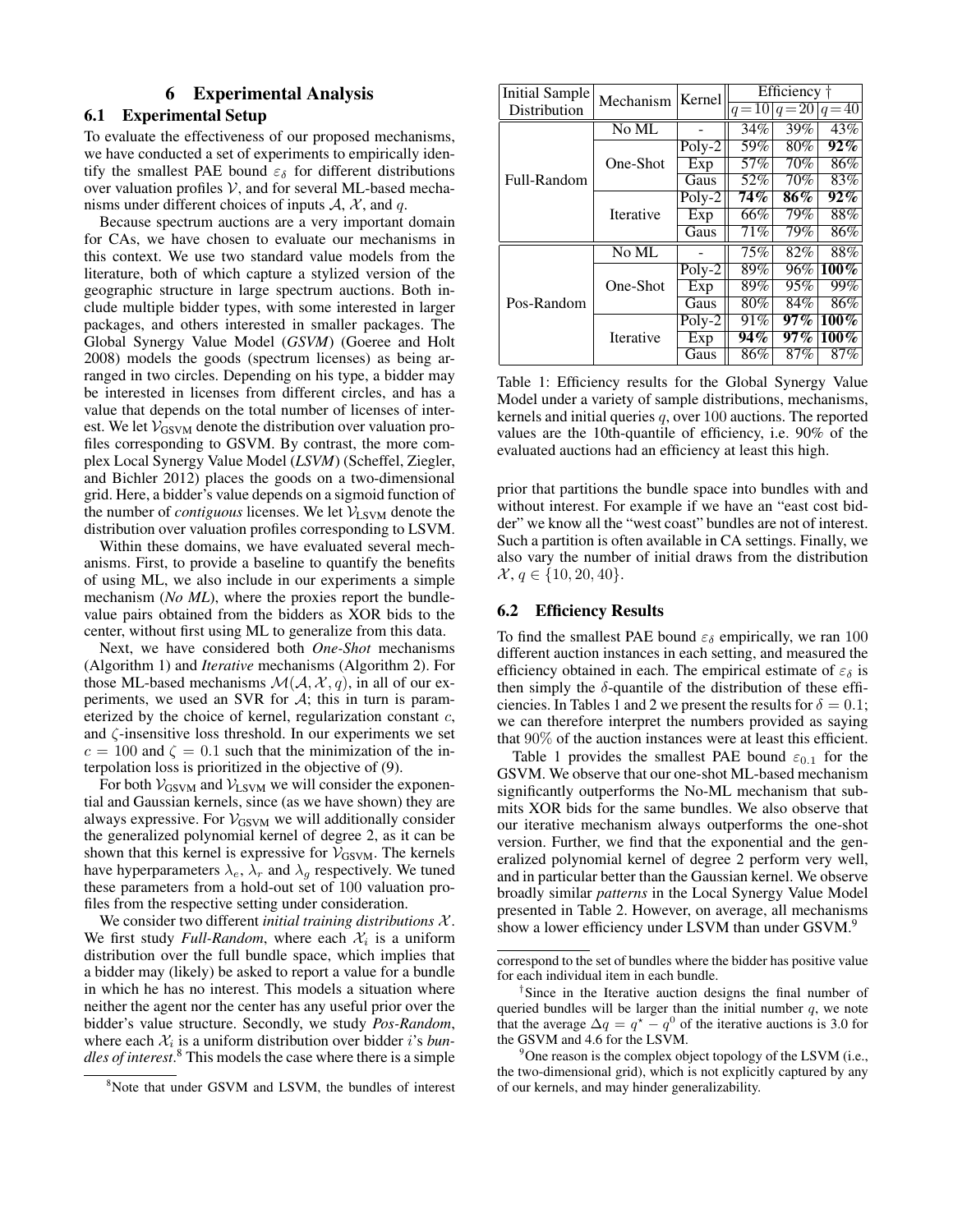| Initial Sample<br>Distribution | Mechanism         | Kernel | Efficiency $\dagger$ | $q=10 q=20 q=40$ |        |
|--------------------------------|-------------------|--------|----------------------|------------------|--------|
| Full-Random                    | No ML             |        | 34%                  | 38%              | 43%    |
|                                | One-Shot          | Exp    | 56%                  | 64%              | 70%    |
|                                |                   | Gaus   | 32%                  | 43%              | 51%    |
|                                | <b>Iterative</b>  | Exp    | $70\%$               | $73\%$           | $77\%$ |
|                                |                   | Gaus   | 50%                  | 59%              | 64%    |
| Pos-Random                     | N <sub>0</sub> ML |        | 60%                  | 68%              | 75%    |
|                                | One-Shot          | Exp    | 79%                  | 83%              | 82%    |
|                                |                   | Gaus   | 54%                  | 65%              | 66%    |
|                                | <b>Iterative</b>  | Exp    | 88%                  | $92\%$           | $92\%$ |
|                                |                   | Gaus   | 63%                  | 65%              | 70%    |

Table 2: Efficiency results for the Local Synergy Value Model (LSVM) under a variety of sample distributions, mechanisms, kernels and initial queries  $q$ , over 100 auction trials. The reported values are the 10th-quantile of efficiency, i.e. 90% of the auctions had an efficiency at least this high.

### 6.3 Sensitivity to Hyperparameters

To test the sensitivity of the results to the tuning of the hyperparameters, we ran a separate experiment where we tuned the hyperparameters using data from the wrong model. Table 3 shows results for  $V_{GSVM}$  with hyperparameters optimized for  $V_{LSVM}$  and vice-versa. We observe that in all cases the mechanism is still able to achieve high efficiency, even when the hyperparameters have been set based on wrong training data. While all of the kernels are remarkably robust to this effect, we see that the Gaussian kernel is especially so. The *average efficiency loss* was 1.8 for all  $V_{LSVM}$ -based settings, and 2.2 for all  $V_{GSVM}$ -based settings.

#### 6.4 Trade-off Between Efficiency and Runtime

As mentioned in Section 5.4, increasing the  $\zeta$ -insensitivity threshold  $\zeta$  above zero decreases the number of support vectors, and therefore may stand to improve the speed of winner determination, at the possible loss of some efficiency. To test this hypothesis, we ran an experiment where we varied  $\zeta \in \{.1, 10\}$  and recorded both the average runtime needed to clear the market and the average efficiency in each setting.

| Domain $&$<br>Initial Sample | Mechanism        | Kernel |                   | Efficiency Loss <sup>†</sup> |        |  |  |
|------------------------------|------------------|--------|-------------------|------------------------------|--------|--|--|
| Distribution                 |                  |        | $ q=10 q=20 q=40$ |                              |        |  |  |
| <b>GSVM</b>                  | Iterative        | Exp    | $-6\%$            | $-13%$                       | $-0\%$ |  |  |
| Full-Random                  |                  | Gaus   | $-0\%$            | $-0\%$                       | $-0\%$ |  |  |
| <b>GSVM</b>                  | <b>Iterative</b> | Exp    | $-0\%$            | $-0\%$                       | $-0\%$ |  |  |
| Pos-Random                   |                  | Gaus   | $-0\%$            | $-0\%$                       | $-0\%$ |  |  |
| <b>LSVM</b>                  | <b>Iterative</b> | Exp    | $-9\%$            | $-5\%$                       | $-5%$  |  |  |
| Full-Random                  |                  | Gaus   | $-0\%$            | $-0\%$                       | $-0\%$ |  |  |
| <b>LSVM</b>                  | <b>Iterative</b> | Exp    | $-4\%$            | $-5\%$                       | $-2\%$ |  |  |
| Pos-Random                   |                  | Gaus   | $-1\%$            | $-1\%$                       | $-0\%$ |  |  |

Table 3: Results on the sensitivity to hyperparameters for LSVM and GSVM when the hyperparameters have been tuned for the other domain. The values are the difference in the 10th-quantile of efficiency between the matching experiments with correctly and incorrectly tuned hyperparameters.

| $ Initial Sample $<br>$ Kernel $ |      | <b>Insensitivity Threshold</b><br>$\zeta=0.1$<br>$\zeta=10$ |                                       |          |       |  |
|----------------------------------|------|-------------------------------------------------------------|---------------------------------------|----------|-------|--|
| Distribution                     |      |                                                             | Eff. Runtime $(s)$ Eff. Runtime $(s)$ |          |       |  |
| Full-Random                      | Exp  | $77\%$                                                      | 484.1 74%                             |          | 53.5  |  |
| Full-Random                      | Gaus | 64%                                                         | 369.0 69%                             |          | 106.4 |  |
| Pos-Random                       | Exp  | 92%                                                         |                                       | 6.1 91\% | 2.8   |  |
| Pos-Random                       | Gaus | 70%                                                         | 334.0 68%                             |          | 29.7  |  |

Table 4: Efficiency and run-time performance when varying the ζ-insensitive loss parameter. Shown are the results for the iterative version of the ML-based auction in LSVM with  $q = 40$ . Results are averaged over 100 trials.

These results are shown in Table 4. We observe that increasing  $\zeta$  does indeed have the effect of reducing the number of support vectors (not shown in Table 4), which leads to a corresponding reduction in WD complexity and increase in computational speed. The observed efficiency decrease is small for a very significant increase in speed.<sup>10</sup> While our IP-based winner determination method can clear reasonable instances quickly, if users of our SVR-based mechanisms require even more clearing-speed, these results indicate that an increase in  $\zeta$  can produce a dramatic reduction in computational cost for only a modest decrease in efficiency, which in some settings may be an attractive trade-off.

# 7 Conclusion

In this paper, we have introduced a new auction design paradigm based on machine learning (ML). Our main goal was to reduce the communication burden for the bidders, only eliciting a small number of value reports, and then generalizing to the whole value space using an ML algorithm.

We have introduced a new efficiency measure called *Probably Approximate Efficiency (PAE)*, as a useful relaxation of the standard efficiency notion employed in mechanism design. The new PAE concept enables us to formally capture the efficiency of ML-based mechanisms in a probabilistic way. To instantiate our new auction design paradigm, we have used SVRs as our ML algorithm, with three different kernels: polynomial, exponential, and Gaussian. We have shown that the exponential and Gaussian kernels are fully expressive and that they are consistent in the limit (when querying the full bundle space). For all of the kernels we have investigated, we have shown that the winner determination problem can be succinctly encoded as an IP, which enables us to find the efficient allocation using standard optimization software. Our experimental results comparing our ML-based auctions to standard (non-ML) auctions are encouraging. We have shown that already with a small number of sampled bundles, we can achieve high efficiency, and we are always able to beat the non-ML benchmark.

<sup>&</sup>lt;sup>10</sup>For the Full-Random/Gaus setting, we actually observe an efficiency *increase*. Note that this is not inconsistent with the choice of parameters in our SVRs, given that  $\zeta = 0.1$  was not chosen to optimize efficiency. However, on average, the highest efficiency results are expected to be obtained with small  $\zeta$ 's.